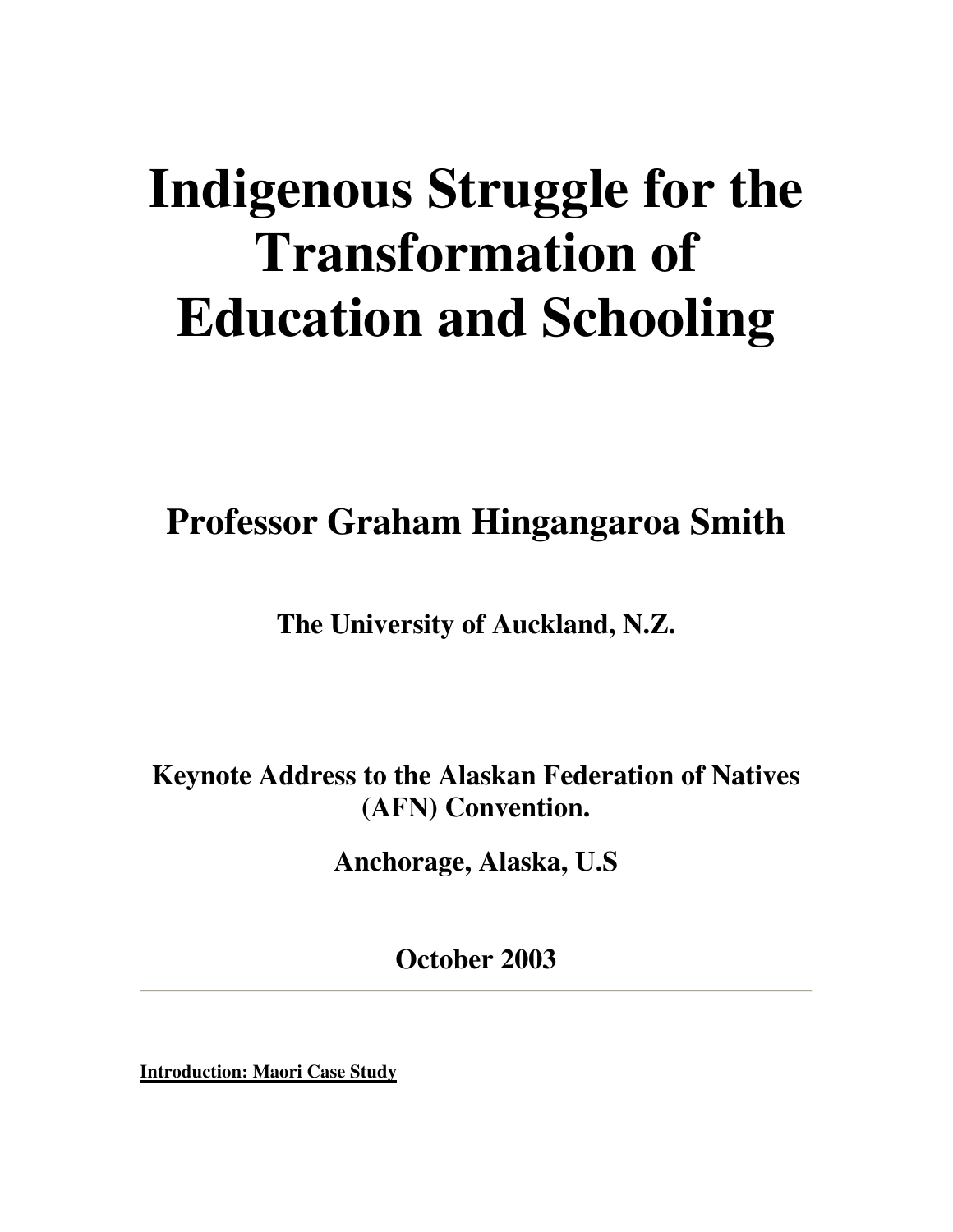The New Zealand case study examines the period of the 1980's in New Zealand that has produced a range of societal changes for Maori, some which are still impacting in 2003. More importantly perhaps, the Maori example is a practical one in that it is not simply a set of ideas removed from practice. In considering the Maori example, there is a need to be clear what the real revolution was that occurred in New Zealand in the 1980's. The revolution was not so much about the stunning language revitalization initiatives, (which is the popularly espoused interpretation of the revolution); in this view these were merely the outward visible signs of a much more profound revolution. The 'real' revolution of the 1980's was a shift in mindset of large numbers of Maori people - a shift away from waiting for things to be done to them, to doing things for themselves; a shift away from an emphasis on reactive politics to and an emphasis on being more proactive; a shift from negative motivation to positive motivation. These shifts can be described as a move away from talking simplistically about 'de-colonization' (which puts the colonizer at the center of attention) to talking about 'conscientization' or 'consciousness-raising' (which puts Maori at the center). These ways of thinking illustrate a reawakening of the Maori imagination that had been stifled and diminished by colonization processes.

In accepting increased responsibility for transforming their own condition and subsequently 'getting out from under the influence of the reproductive forces of dominant society' Maori found a way to get momentum towards change. This was a critical moment in Maori history. In particular it involved dealing with what I have termed the 'politics of distraction'. This is the colonizing process of being kept busy by the colonizer, of always being on the 'back-foot', 'responding', 'engaging', 'accounting', 'following' and 'explaining'. These are typical strategies often used over indigenous people. The 'logic' (notwithstanding that many of these practices are not even thought about - they are better described as bad habits) seems to be that if the 'natives' are kept busy doing 'trivial pursuits' there will little time left to complain, question or rebel against the 'status quo' conditions. There are also various 'distractions' (that must also be confronted) that are perpetrated by 'Maori' against 'ourselves'. This 'self-abuse' is aptly described in what Antonio Gramsci (1971) labeled as 'hegemony'. Hegemony is a way of thinking - it occurs when oppressed groups take on dominant group thinking and ideas uncritically and as 'common-sense', even though those ideas may in fact be contributing to forming their own oppression. It is the ultimate way to colonize a people; you have the colonized colonizing themselves! The counter strategy to hegemony is that indigenous people need to critically 'conscientize' themselves about their needs, aspirations and preferences. This calls for a 'freeing-up' of the indigenous imagination and thinking given that one of the important elements of colonization is the diminishment of the indigenous ability to actually imagine freedom or a utopian vision free of the oppressor. Thus a critical element in the 'revolution' has to be the struggle for our minds - the freeing of the indigenous mind from the grip of dominant hegemony.

A further issue here is that many indigenous groups have followed practices and programs of what has been termed 'decolonization'. In many ways this is a different way to achieving similar outcomes to the processes of 'conscientization' and 'consciousnessraising'. However, I would argue that both of the processes are very different and teach and emphasize some distinctly different elements. My preference for using the latter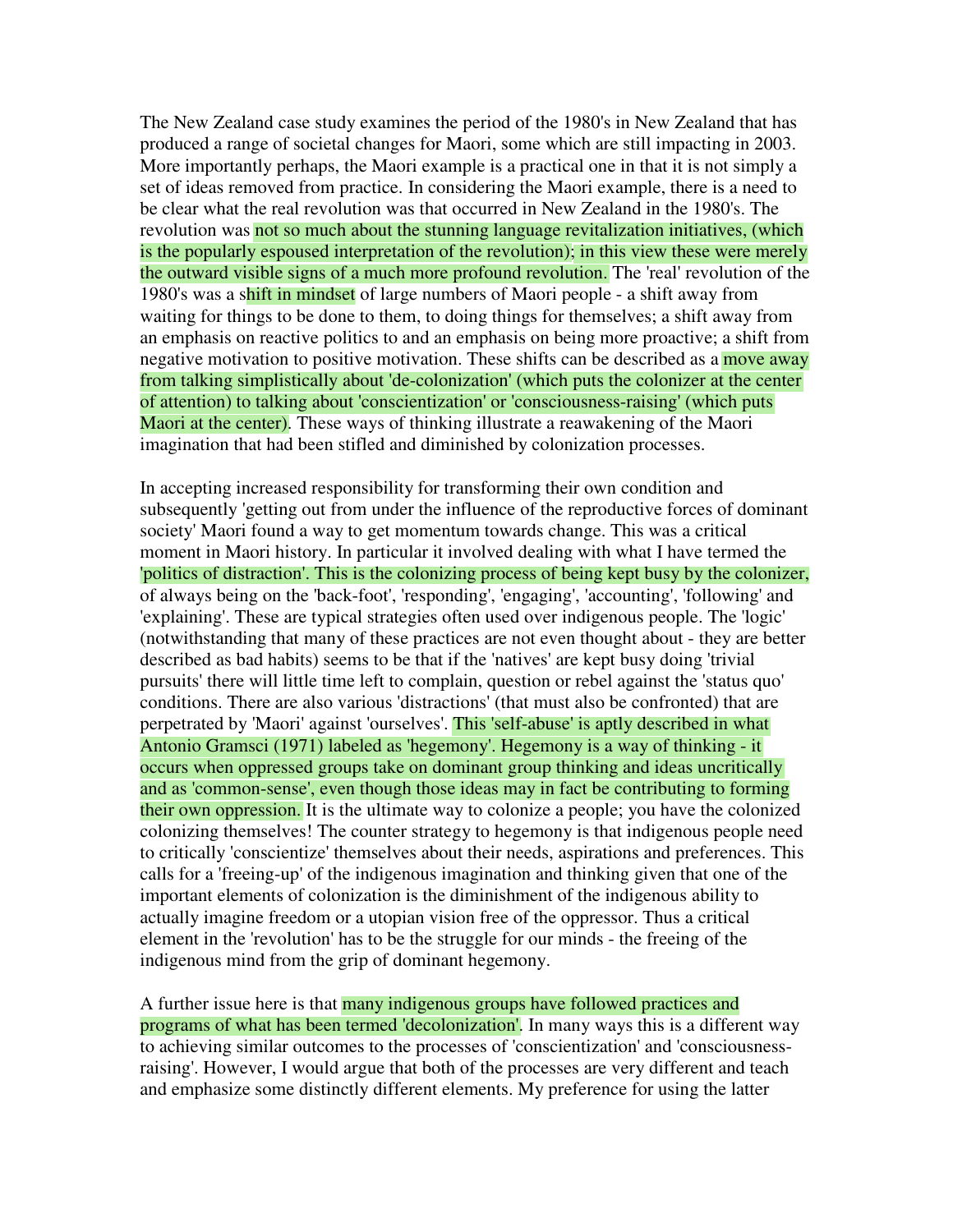terms is in fact based on the **proactive and positive stance of a Kaupapa Maori approach**. The term 'decolonization' is a reactive notion; it immediately puts the colonizer and the history of colonization back at the 'centre'. In moving to transformative politics we need to understand the history of colonization but the bulk of our work and focus must be on what it is that we want, what is that we are about and to 'imagine' our future.

In summary, the lesson of the Kaupapa Maori approach from New Zealand is that transformation has to be won on at least two broad fronts; a confrontation with the colonizer and a confrontation with 'ourselves'. This is what I have labeled as the 'inside out' model of transformation - in this sense, as Paulo Freire (1971) has reminded us, 'first free ourselves before we can free others'.

## **The Need to Centralize the Issue of Transformation**

Based on our experience in New Zealand, I would identify six critical sites of struggle in assisting indigenous communities and peoples to transform themselves.

- 1. A need to understand and respond to the **unhelpful divide between indigenous** communities and the Academy. This impacts in indigenous communities in feelings of distrust; lack of access, participation and success at higher levels of education; an undermining of the capacity to educate beyond the self-fulfilling cycle of educational underachievement and socio-economic marginalization )
- 2. A need to understand and respond to the new formations of colonization (the false consciousness of 'watching the wrong door' i.e. the traditional forms of colonization; the need to develop critical consciousness of new economic formations and to get beyond hegemony that holds them in place).
- 3. A need to understand and respond to the 'politics of distraction'; to move beyond being kept busy and engaged with liberal strategies. This keeps indigenous people from engaging with the deeper structural issues. Need to move to become proactive around our own aspirations; to take mover autonomous control.
- 4. A need to understand and respond to the construction of an ultimate vision of what it is that is being struggled for; there is a need to develop the 'end game'; to develop direction, purpose and impetus in struggle and to recognize the incremental gains along the way to the realization of the 'vision'.
- 5. A need to understand and respond to the struggle for the Academy; to reclaim the validity and legitimacy of our own language, knowledge and culture; to position our own ways of knowing as being relevant and significant in the 'elite' knowledge production and reproduction 'factories'.
- 6. A need to understand and engage with the State to encourage the State apparatus to work for indigenous interests as well.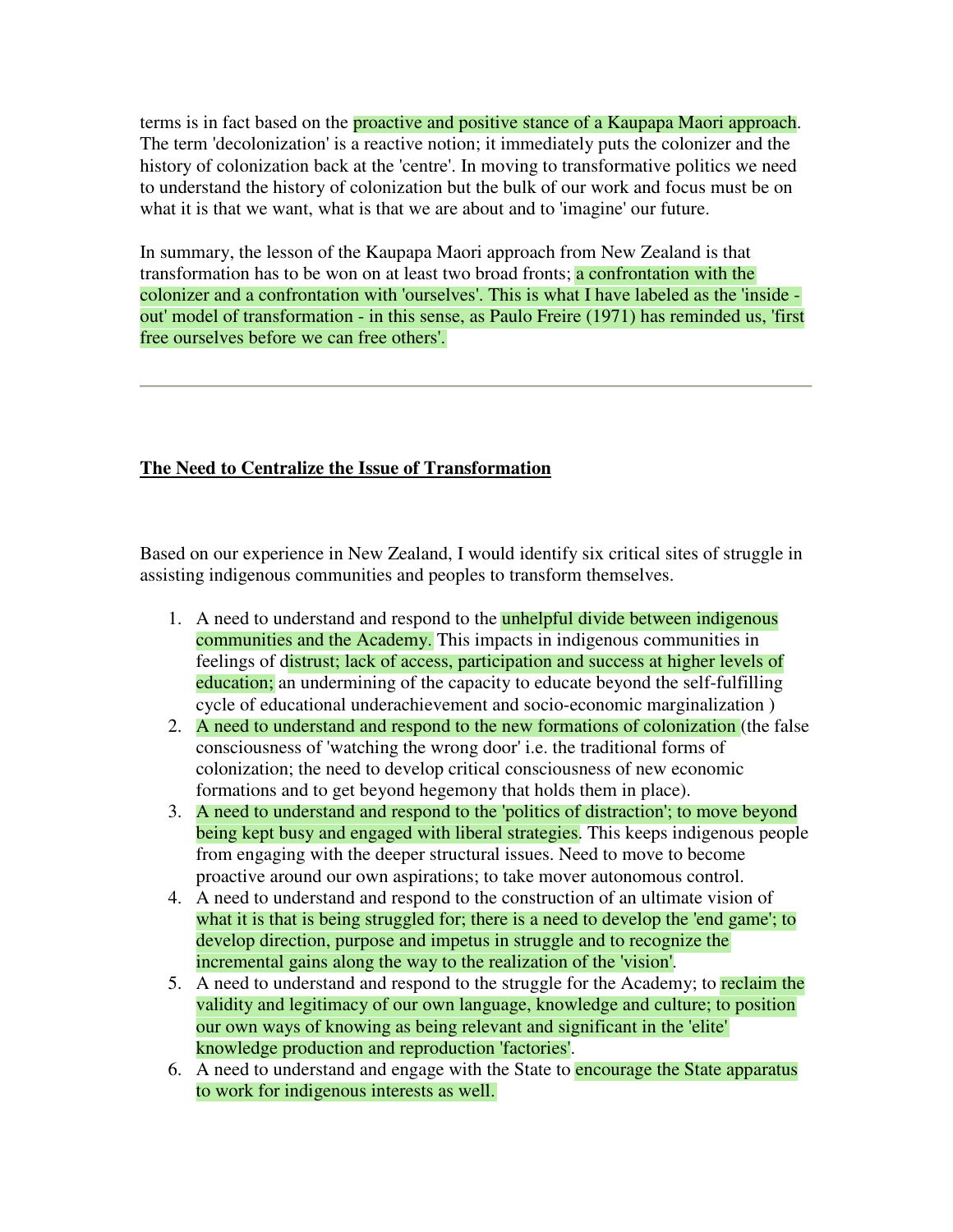# **A Call to Theory**

One of key initiatives that Maori have taken is a strategic reinvestment in theoretical tools to assist their transformation. This is not an uncritical exercise. It has involved understanding the politics surrounding theory, the understanding of the flaws of theory and academic work of the past and most of all, the proactive development of indigenous theorizing by ourselves. This latter initiative has been focused, but not exclusively, in the area of Kaupapa Maori Theory (c.f. Smith, 1997).

Thus, from the indigenous point of view, the following elements of what might count as 'useful' theory and theorizing, are deemed critical;

- 1. It needs to be seen as a potentially useful tool for assisting **positive transformation** of our conditions.
- 2. It needs to be seen as a 'tool' useful in the right hands and potentially destructive in the wrong hands. Thus the onus is on the person selecting to use the theory (or not to use it), i.e. to assess its relevance and usefulness.
- 3. It needs to be transformative because the 'status quo' for most indigenous contexts is not working well and needs to be improved.
- 4. It needs to move beyond homogenizing position of seeing 'struggle' as a single issue and therefore needs to be adaptable to develop multiple transforming strategies (some of which might be applied simultaneously).
- 5. It needs to be accountable to the community; the ideas around praxis and 'action research methodology' are useful here.

Any transformative theory intended to benefit indigenous communities must have as implicit components;

- i. A capacity to make 'space' for itself to be **sustained in a context of unequal power** relationships with the colonizer and the critique that will inevitably be developed as such indigenous theorizing often contradicts and challenges the existing and accepted ways of knowing, doing and understanding in the Academy.
- ii. A capacity to sustain the validity and legitimacy of the theory in the face of challenge both from the colonizing imperatives and from internal (indigenous) hegemonic forces
- iii. A capacity to be 'owned' and to 'make sense' to the indigenous communities themselves
- iv. A capacity that has the **potential to positively make a difference** to move indigenous people to a better existence
- v. A capacity to be **continuously reviewed and revised** by those for whom the theory is intended to serve.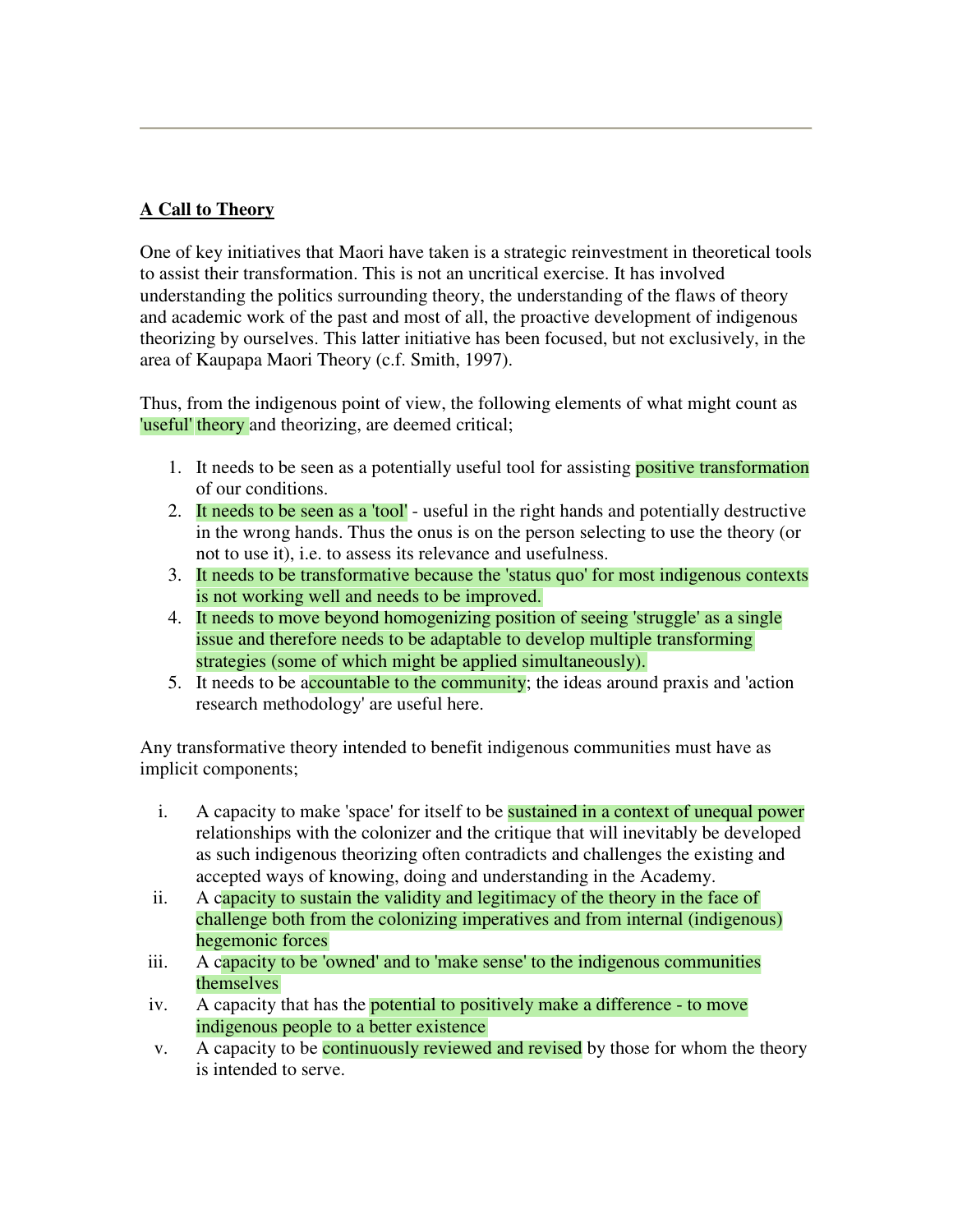In summary this creating indigenous space in the Academy for indigenous development and advancement is about;

**Capacity building** by employing more indigenous academic staff and where necessary growing them;

**Capability building** by uplifting the skill and leadership level of indigenous academic staff

**Developing indigenous staff** into leadership positions across the academy;

**Growing a critical mass of indigenous intellectuals** who have a consciousness about their indigenous roots and responsibilities;

**Developing curriculum options** that are built around indigenous interests first and foremost;

**Growing both horizontal** (participation across the institution and disciplines) **and vertical** (indigenous programming for indigenous students first and foremost) equity development within institutions;

**Re-claiming equity definitions** from the neo-liberal economic hegemony that tends to argue against compensatory forms of equity in favor of the 'level playing field' form of equity that simply entrenches the 'status quo';

Putting **equal emphasis and accountability** on 'access', 'participation', 'retention, and 'success' of indigenous students.

#### **Critical observations from the NZ context**

Despite a history of educational policy failure in New Zealand, the 1980s saw a radical change occur in respect of Maori education and schooling. This change did not come out of the education and schooling system that was essentially designed to reproduce and perpetuate the status quo of Pakeha (White New Zealander) dominance. The educational and schooling revolution that occurred in New Zealand in the 1980's developed out of Maori communities who were so concerned with the loss of Maori language, knowledge and culture that they took matters into their own hands and set up their own learning institutions at pre-school, elementary school, secondary school and tertiary levels. The initial **pre-school movement** was developed following a research program initiated by the NZCER and the senior researcher Dr. Richard Benton who in 1971 reported the alarming news that Maori language was in the last throes of language 'death'. It was this finding that finally moved Maori to such an extent that radical action was initiated. Maori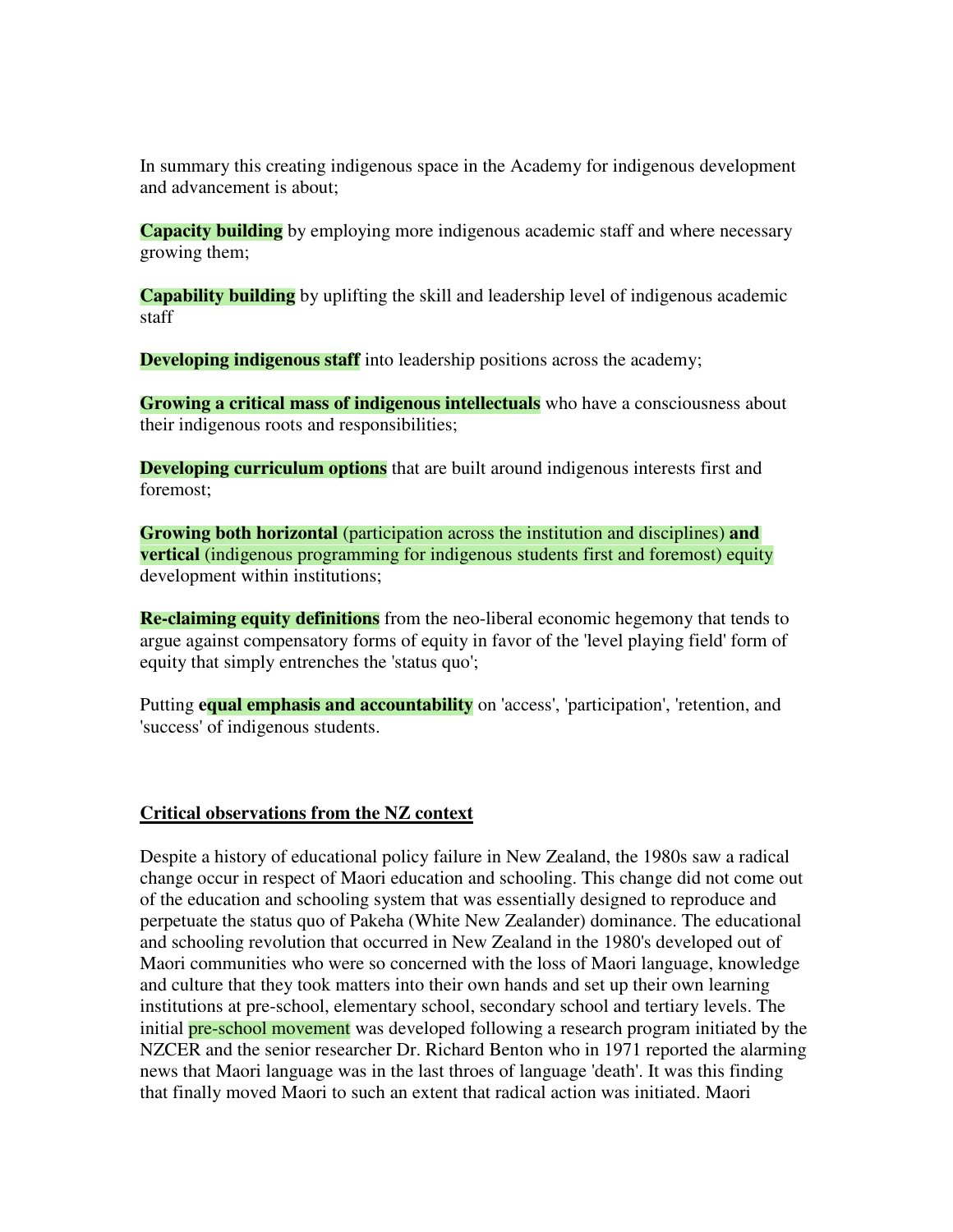communities across the country were united in the need to defend their language and culture. To cut a long story short, the Maori language nests (Te Kohanga Reo) set in motion a string of schooling and education interventions undertaken by Maori people themselves. These initiatives were initiated as 'alternative' ideas, developed as resistance initiatives outside of the 'mainstream' system. This is one of the very reasons for their success - they were able to unhinge themselves from the 'gate-keeping' reproductive elements of the dominant controlled system. In quick order Kura Kaupapa Maori Elementary Schools, (Maori immersion philosophy and practice schools), Kura Tuarua (Maori immersion secondary school options) and Whare Wananga (Maori Tertiary options) were established. Another key understanding is that all of these responses were developed by individuals and communities who were prepared to take action for themselves and were willing to go outside of the constraints of the system to achieve it. A common catch-cry was that was used as a justification was that *'we can't do any worse than the system is currently doing - there is only one way to go - upwards'*. The lessons learned from the Maori example do have relevance and meaning in other indigenous contexts. However, one must be careful in adopting these strategies uncritically or without proper consideration of the specific cultural context in which they are being reapplied. Some bits will be useful other elements may not be so relevant. It is also important to understand also that the Maori political context is circumscribed by a single Treaty agreement signed in 1840 between Maori tribes and Crown and also that Maori have a single language spoken across all tribes with some minor tribal variances. Both of these elements enabled tribes more easily to develop a unity that cut across individual tribal situations and develop and 'national front' on these issues.

#### **Kaupapa Maori Theory**

In this next section I examine the set of transformative elements that are common to all of these Maori alternative education and schooling initiatives. That is, the key intervention elements that are consistently found within these Maori resistance initiatives from preschool (Te Kohanga Reo) to Tertiary institutions (Waananga), are identified as a core set of 'change' factors. In identifying these common intervention elements Maori are able to make informed generalizations about developing successful transformative actions that have the potential to be more widely applied across other societal contexts and across to other indigenous situations. One of the critical elements that ought to be understood here relates to the renewed commitment of Maori adults and parents to the **potential of** Education to make a positive difference. This change of attitude to schooling and education is a major turn around for many Maori parents to reinvest in education and schooling despite their own stories of hurt and humiliation from their own schooling encounters. That is, many of these same parents harboured misgivings, fears and resistance to *'dominant: Pakeha: state'* schooling as a result of their own negative experiences.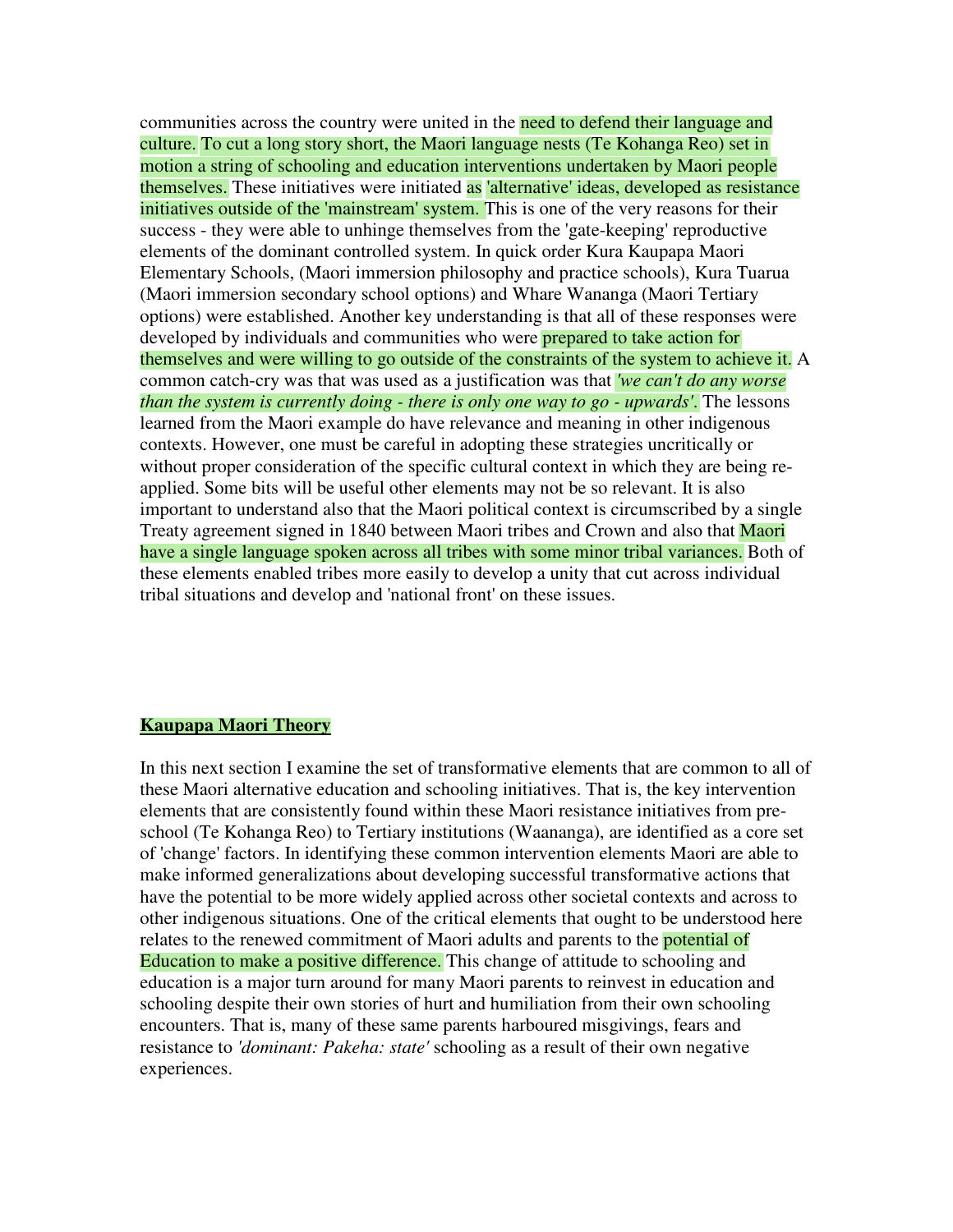The following six principles are considered to be the crucial change factors in Kaupapa Maori praxis. They are variously referred to in the literature as 'Kaupapa Maori' (Maori philosophy, world-view and cultural principles), Kaupapa Maori praxis, Kaupapa Maori Theory. The key elements are summarised here;

#### **1. The principle of Self-determination or Relative Autonomy**

The issue here is the need by Maori to have increased **'control over one's own life and** cultural well-being'. This factor has made gains within the kaupapa of Maori schools given that these schools have been organised by Maori teachers and decision-makers. Greater autonomy over key decision-making in schooling has been attained for example in regard to administration, curriculum, pedagogy and Maori cultural aspirations. A major point is that because Maori people are in charge of the key decision-making, they are able to make choices and decisions that reflect their cultural, political, economic and social preferences. Furthermore, when Maori make decisions for themselves, the 'buy in' and commitment by Maori participants to making the ideas work is more certain and assured.

#### **2. The principle of validating and legitimating cultural aspirations and identity**

In Kura Kaupapa Maori, '*to be Maori'* is taken for granted; there is little need to justify one's identity, as is the case in most other 'mainstream' educational settings. In Kaupapa Maori educational settings, Maori language, knowledge, culture and values are validated and legitimated by themselves - this is a 'given', a 'taken for granted' base in these schools. Maori cultural aspirations are more assured in these settings, particularly in light of the wider societal context of the struggle for Maori language and cultural survival. One of the common faults of previous schooling interventions has been the inadequate attention paid to this aspect of supporting the maintenance of Maori culture and identity. In incorporating these elements, a strong emotional and spiritual factor is introduced to Kaupapa Maori settings, which 'locks in' the commitment of Maori to the intervention. In particular many Maori adults have been convinced that schooling might *now* have some relevance and consequently, many Maori parents who were once 'put off' schooling by their own negative experiences, have now become re-committed by the emotional and cultural pull of the Kaupapa Maori approach.

#### **3. The principle of incorporating culturally preferred pedagogy**

That teaching and learning settings and practices are able to closely and effectively 'connect' with the cultural backgrounds and life circumstances (socio-economic) of Maori communities. These teaching and learning choices are 'selected' as being 'culturally preferred'. Other pedagogy is also utilised including universal schooling methods, and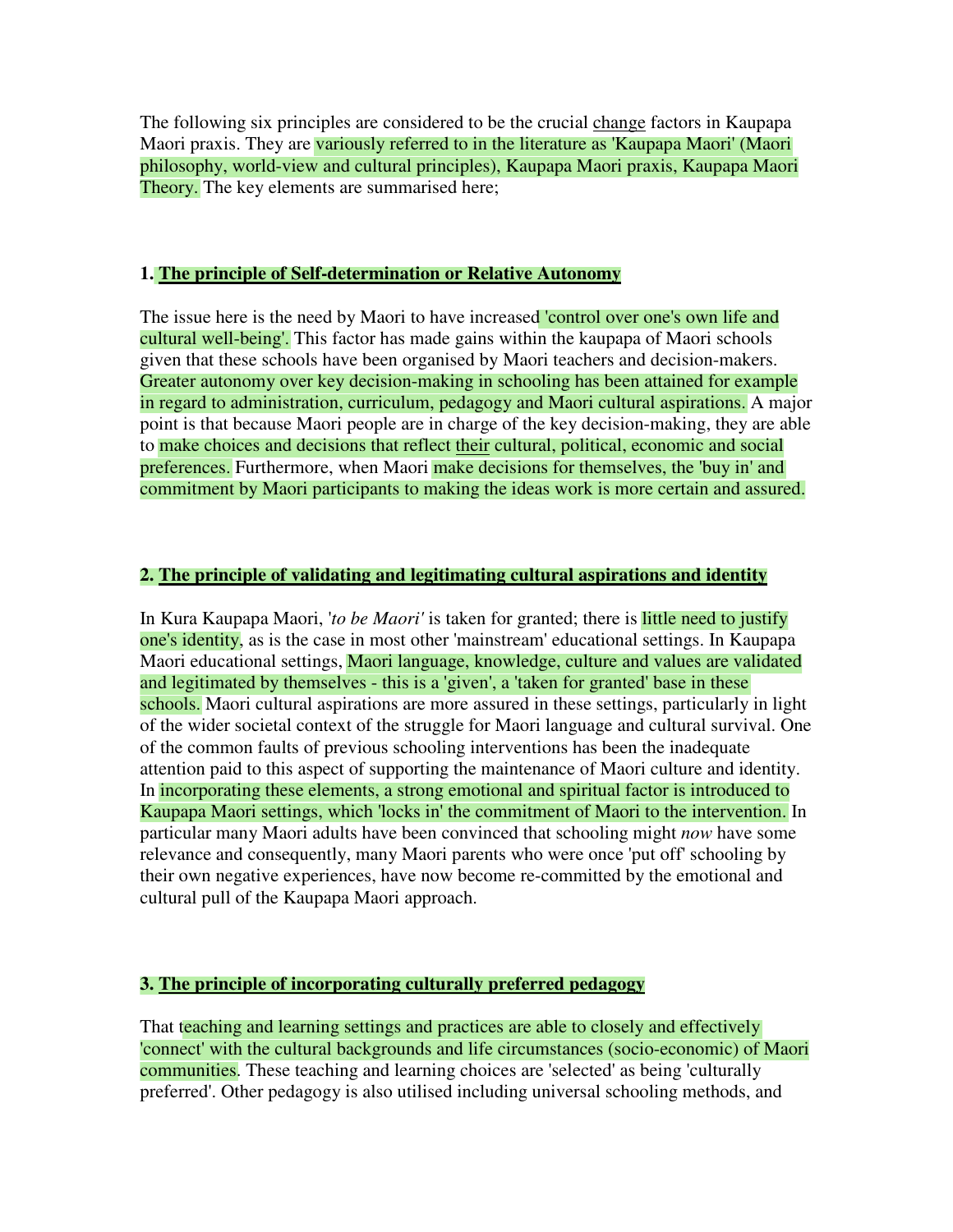some cross-cultural borrowing, e.g. Japanese pedagogy. - 'Soroban' maths programme; learning of Japanese language. The move towards Pacific/Asian cultures and language is a logical development given the close cultural similarities in some aspects, and the shared commonalties of the Austronesian group of languages.

#### **4. The principle of mediating socio -economic and home difficulties**

The 'Kaupapa' (philosophy) of Kura Kaupapa Maori is such a powerful and all embracing force, through its emotional (ngakau) and spiritual (wairua) elements, that it commits Maori communities to take seriously the **potential of schooling as a positive experience** despite other social and economic impediments abroad in the wider community. It not only impacts at the ideological level, and is able to assist in mediating a societal context of unequal power relations; it also makes schooling a priority consideration despite debilitating social and economic circumstances. Within the collective cultural structures and practices of whanau (extended family) some alleviation of the impact of debilitating socio-economic circumstances can be obtained. Put another way, by drawing on the social capital of the culturally collective practice, a mediation of what might otherwise be debilitating socio-economic circumstances are able to be achieved.

## **5. The principle of incorporating cultural structures which emphasise the 'collective' rather than the 'individual' such as the notion of the extended family**

The extended family structure supports the ideological support 'won' in the previous category. It does this by providing a collective and shared support structure to alleviate and mediate social and economic difficulties, parenting difficulties, health difficulties and others. Such difficulties are not located in individual homes but in the total whanau (extended family structures and networks); the whanau takes collective responsibility to assist and intervene. While the whanau structure implies a support network for individual members there is also a reciprocal obligation on individual members to 'invest' in the whanau group. In this way, parents are culturally 'contracted' to support and assist in the education of all of the children in the whanau. Perhaps the most significant aspect of whanau administration and management is that it brings back into the schooling setting many parents who were once extremely 'hostile' to education given their own 'unhappy' schooling experiences. This is a major feature of Kura Kaupapa Maori schooling intervention - it has committed parents to re-invest in schooling and education for their children.

## **6. The principle of a shared and collective vision / philosophy**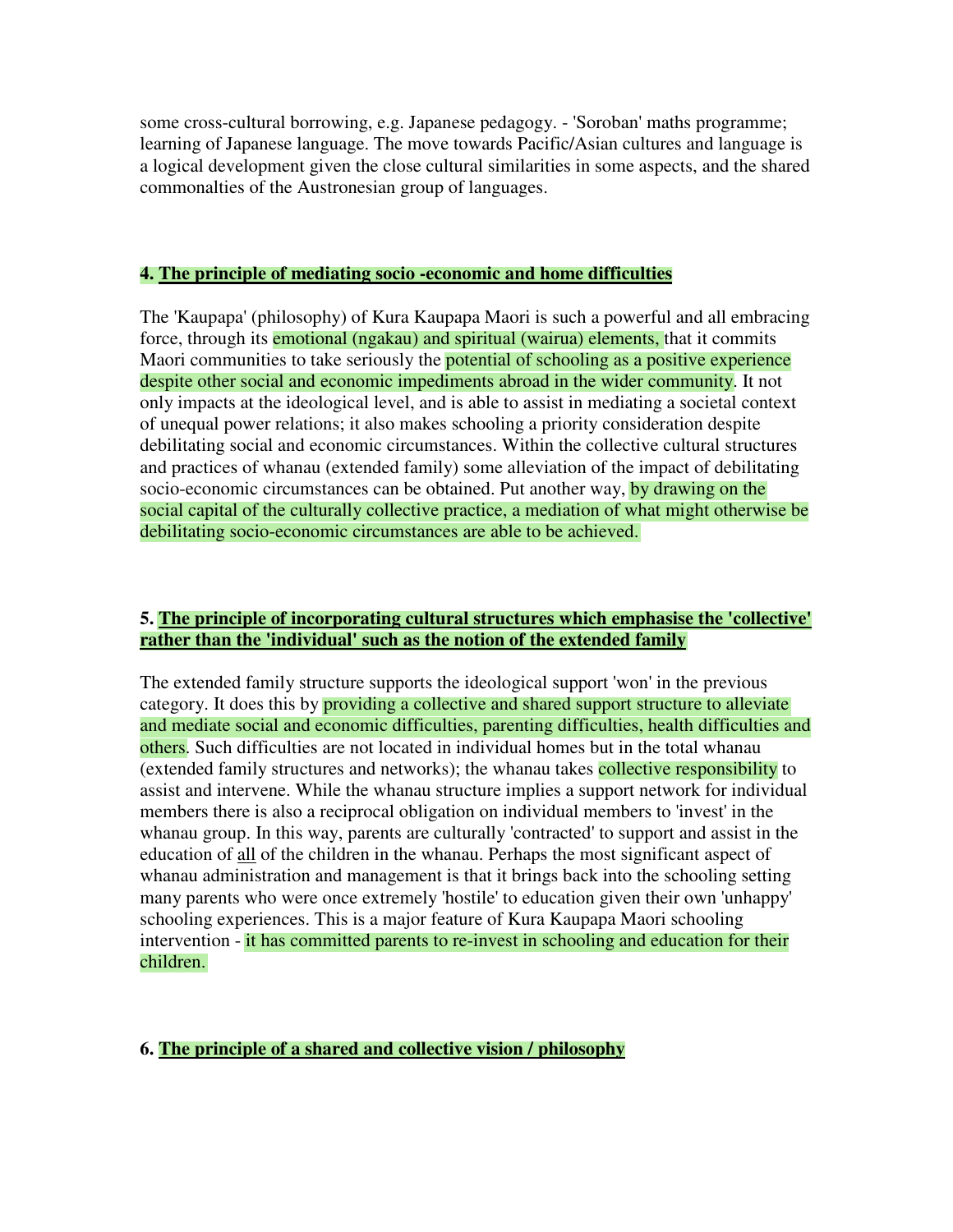The Kura Kaupapa Maori (primary schools) has a collective vision, which is written into a formal charter entitled **Te Aho Matua'**. This vision provides the guidelines for excellence in Maori, that is, what a good Maori education should entail. It also acknowledges Pakeha culture and skills required by Maori children to participate fully and at every level in modern New Zealand society. 'Te Aho Matua' builds on the Kaupapa of Te Kohanga Reo, and provides the parameters for the uniqueness that is Kura Kaupapa Maori. Its power is in its ability to articulate and connect with Maori aspirations, politically, socially, economically and culturally. A powerful vision is able to provide impetus and direction to struggle.

This list is not a definitive one in that it only suggests some (six) of the key elements, which contribute to the success of these alternative schooling and educational initiatives in New Zealand. In summary Kaupapa Maori Theory (see Smith, 1997) fulfils the following functions within indigenous Maori struggle for schooling and education.

- i. It promotes the validity and legitimacy of Maori language, knowledge and culture.
- ii. It creates the political space to enable the legitimate study and continuance of Maori language, knowledge and culture (it is not a study of Matauranga Maori - Kaupapa Maori theory makes space for Maori to legitimately conduct their own studies of Matauranga Maori in their own terms and own ways. In this sense Kaupapa Maori is not a synonym for Matauranga Maori which some people (who have obviously not read the existing literature or attended the Hui where this issue has been discussed) have mistakenly asserted.
- iii. It is positioned as Maori centered, but also speaks cross-culturally in the sense of making space for Maori language, knowledge and culture existence.
- iv. It is concerned with economics and structural change.
- v. It attempts to takes account of unequal 'power relations' and dominant / subordinate politics.
- vi. It is transformative in its aims.
- vii. It attempts to challenge existing theory as being culturally and interest laden.
- viii. It supports the use of all existing theory (by Maori) providing that it can positively support Maori advancement.
- ix. It recognizes that indigenous struggle is neither singular nor homogenous; and that there is a need to 'struggle' on several levels and in several sites, often simultaneously.

# **Transformative Praxis**

Underpinning the Maori intervention elements described above are important understandings about transformative praxis and by extension, critical pedagogy. The intervention strategies applied by Maori in New Zealand are complex and respond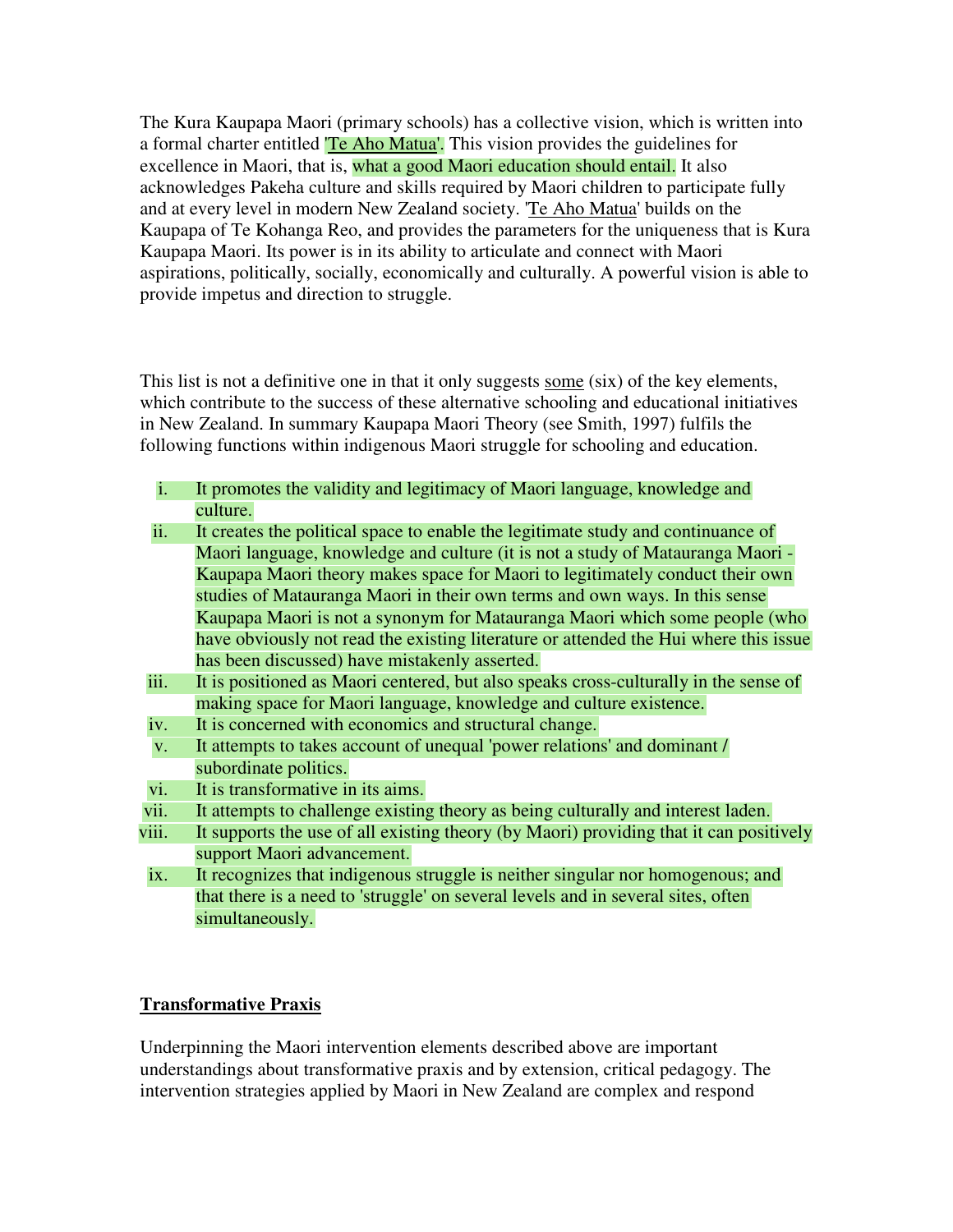simultaneously to multiple formations of oppression and exploitation. This expansive resistance approach is important in responding to the new formations and re-shaping of cultural oppression(s) and economic exploitation(s). That is, multiply formed oppressions need to be responded to multiply formed resistance strategies. In this sense the shape of the 'struggle' with which Maori are engaged, is neither singular, nor lineal, nor instrumental.

The Kaupapa Maori educational interventions represent the evolving of a more sophisticated response by Maori to 'freeing' themselves from multiple oppression(s) and exploitation. In particular, the very emergence of Kaupapa Maori as an intervention strategy, critiques and re-constitutes the 'Western dominant' resistance notions of *conscientization, resistance* and *transformative praxis* in different configurations. In particular, Maori re-configuration rejects the notion that each of these concepts 'stand' individually; or that they are necessarily to be interpreted as being a lineal progression from *conscientization*, to *resistance*, to *praxi*s. That is, one state is not necessarily a prerequisite or contingent on the other states. Thus the following popular representation of transformative action (based on a predominantly Western type of thinking) needs to be critically engaged;

### **Figure 1.**

 $Conscientization \longleftrightarrow Resistance \longleftrightarrow Transformative action$ 

The position implicit within the new formations of Maori intervention, and which may have wider significance for other indigenous populations is that all of the above components are important; all need to be held simultaneously; all stand in equal relation to each other. This representation might best be understood as a cycle. For example;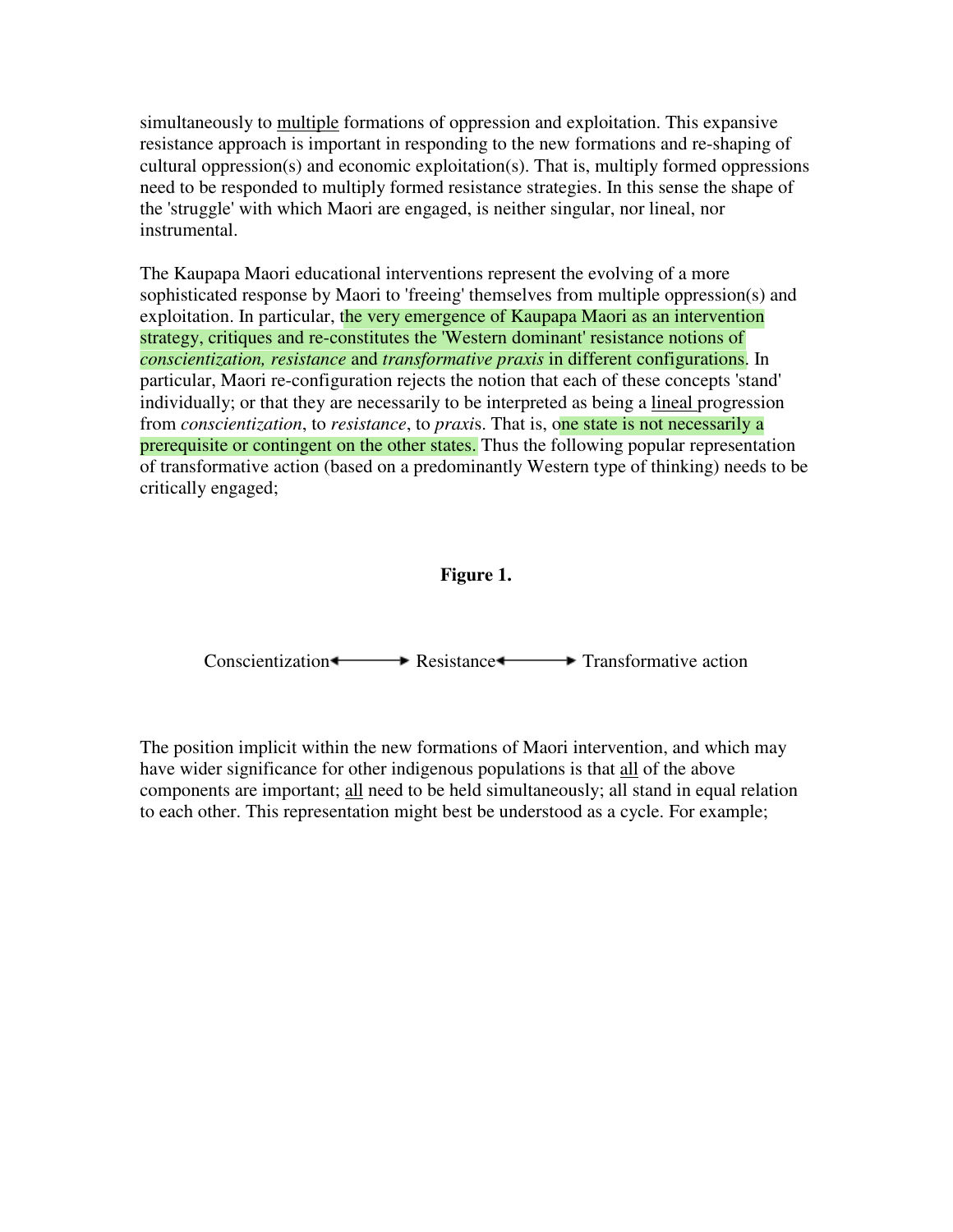



A further point here is that individuals and groups enter the cycle from any position and do not necessarily (in reflecting on Maori experience within Kaupapa Maori interventions) have to start at the point of 'conscientization'. In other words, individuals have been caught up in transformative praxis unintentionally. For example, the case of a parent taking their children to Kohanga Reo (because it was the only early childhood option in the town), and this later led to the parents becoming 'conscientized' about the politics of language revitalisation and highly active participants in resistance movement. This is a significant critique of much of the writing on these concepts that tend to portray a lineal progression through the stages of '*conscientization, resistance and transformative action'*. Maori experience tends to suggest that these elements may occur in any order and indeed may all occur simultaneously. It is important to note as well that the arrows in the diagram go in both directions, which reinforces the idea of simultaneous engagement with more than one element. It is also an inclusive representation of struggle and moves beyond the hierarchical representation implied in the lineal model. In the cycle diagram, all Maori can be plotted somewhere on the circle (some are standing still, some are going backwards, others are well advanced) - the point is that every Maori is in the struggle whether they like it or not, whether the know it or not.

One of the most exciting developments with respect to the organic resistance initiatives of Maori in the 1980s and 1990s has been the discernible shift and maturing in the way resistance activities are being understood and practised. Now, a greater emphasis is placed on attempting to take account of structuralist concerns (economic, ideological, and power structures) as well as culturalist responses (related to agency). Some of the important factors which the Maori resistance initiatives attempt to engage with relate to economic, ideological and power dimensions, that are derived from a nexus of *'state: dominant: Pakeha cultural interests.*'

Where indigenous people are in educational crises, **indigenous educators and teachers** must be trained to be 'change agents', to develop transformation of the undesirable circumstances. They must develop a 'radical pedagogy' (a teaching approach for change). Such pedagogy must also be informed by their own cultural preferences and respond to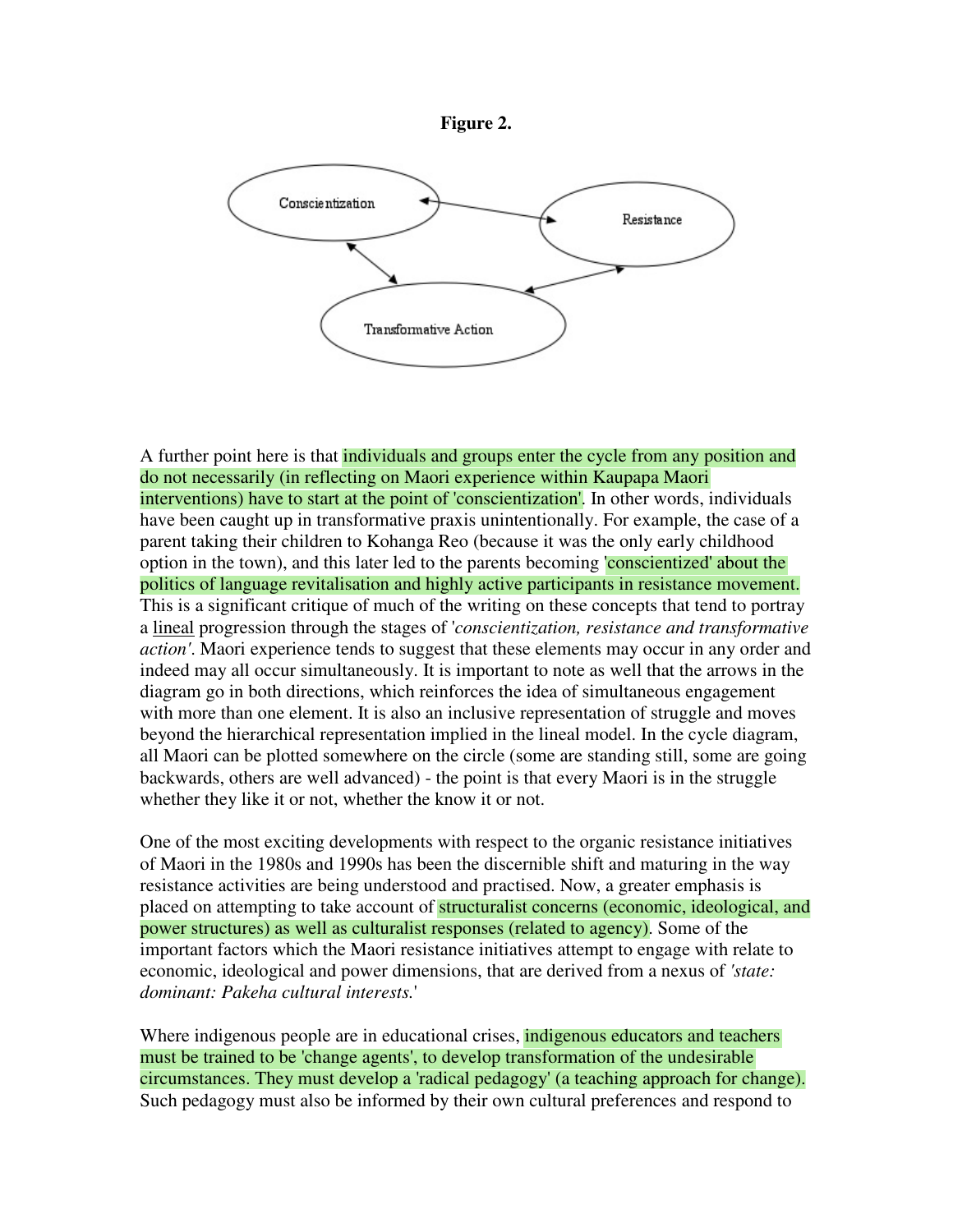their own critical circumstance. This paper is concerned to impart this message based on Maori experience in Aotearoa. I believe there is much to inform other indigenous contexts from this situation, in particular, the need to focus on the process of 'transforming', and on the transformative outcomes - What is it? How can it be achieved? Do indigenous people's needs and aspirations require different schooling approaches? Who benefits? Such critical questions, which relate to the task of teachers being change agents, must not only inform our teacher education approaches, they must also ensure the 'buy in' from the communities they are purporting to serve.

*Kia mau ki te Kaupapa !* (Hold fast to the Vision)

## **BIBLIOGRAPHY**

- 1. APPLE, M.W. (1979) **Ideology and Curriculum**. London: Routledge & Kegan Paul.
- 2. APPLE, M.W. (1993**) Official Knowledge**. New York: Routledge
- 3. APPLE, M.W. Ed. (2003) **The State and the Politics of Knowledge**. New York: Routledge -Falmer
- 4. FREIRE, P. (1972) **Pedagogy of the Oppressed.** Harmondsworth: Penguin.
- 5. SMITH, G.H. (1990) **'Taha Maori: Pakeha Capture'**. In Codd, J., Harker, R. & Nash, R. (Eds.) Political Issues in N.Z. Education. Palmerston North: Dunmore Press, pp. 183-197.
- 6. SMITH, G.H. (1990) **'The Politics of Reforming Maori Education'**. In Lauder, H. & Wylie, C. (Eds.) **Towards Successful Schooling.** London: Falmer Press, pp. 73-88.
- 7. SMITH, G.H. (1991) **'Reform and Maori Educational Crisis: A Grand Illusion'**. Keynote Address to P.P.T.A. Curriculum Conference. Christchurch: Conf. Proceedings, pp. 32-40.
- 8. SMITH, G.H. & SMITH, L.T. (1990). In Marshall, J. et al. **Myths and Realities.** Palmerston North: Dunmore Press.
- 9. SMITH, G.H. (1992) **'Education: Biculturalism or Separatism'**. In Novitz, D. & Willmott, B. (Eds.) New Zealand in Crisis. Wellington: G.P. Pubs. Pp. 157- 165.
- 10. SMITH, G.H. (1997) **'Kaupapa Maori: Theory and Praxis'**, Ph.D. Thesis, Education Department; The University of Auckland. Monograph, published by The International Research Institute for Maori and Indigenous Education; 1997.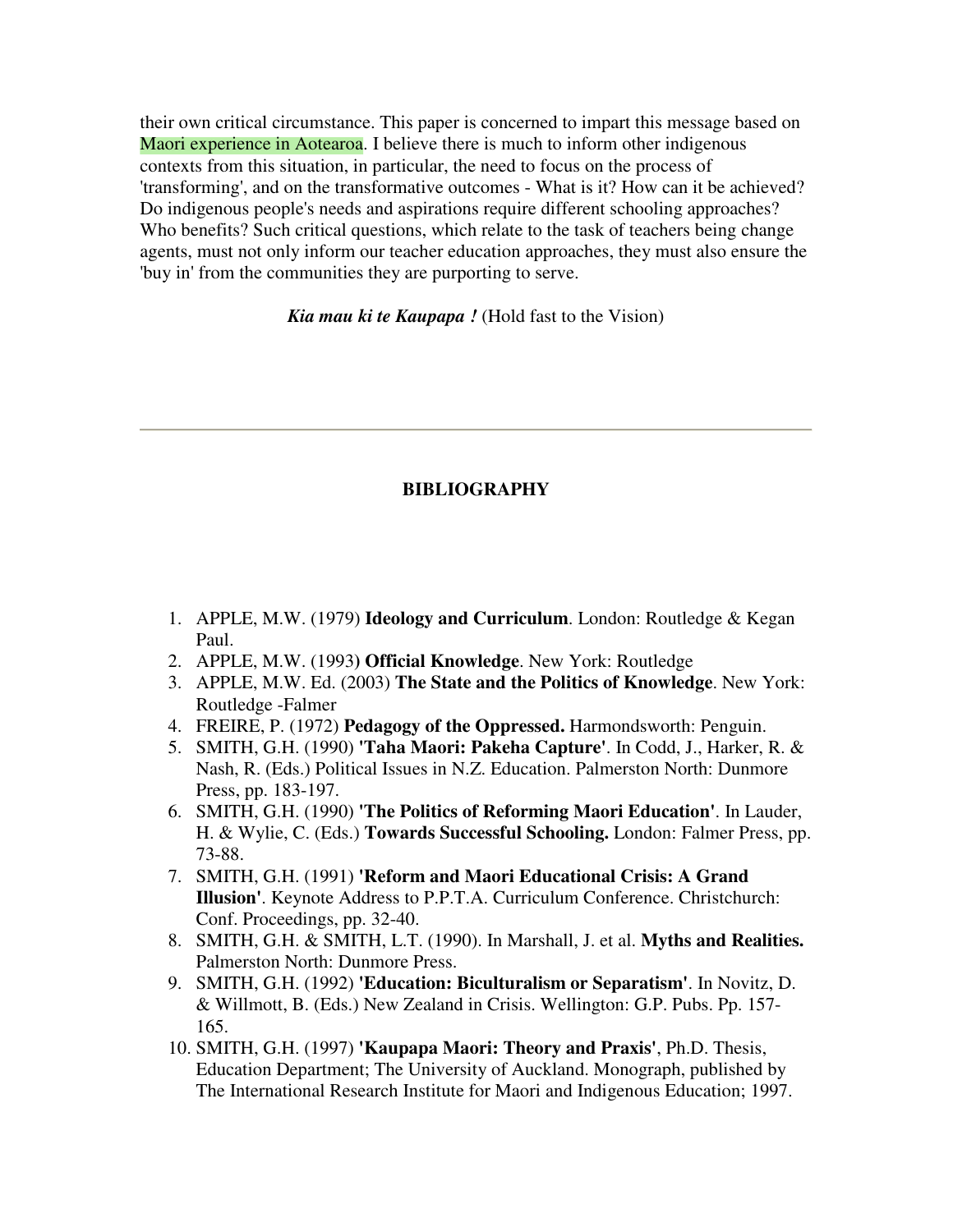11. SMITH, L.T. (1999) '**Decolonizing Methodologies: Research and Indigenous peoples'**; London: Zed Books.

# **Glossary of Maori Terms**

| ako            | teach, learn                  |
|----------------|-------------------------------|
| Aotearoa       | New Zealand                   |
| aroha          | love, respect, sympathy       |
| hinengaro      | mind, intellect               |
| hongi          | press noses in greeting       |
| hui            | formal Maori meeting          |
| iwi            | tribe                         |
| kai            | food                          |
| kaiako         | teacher                       |
| karakia        | incantation, chant            |
| karanga        | ritual call of welcome        |
| kaumatua       | elder                         |
| kaupapa        | philosophy                    |
| kaupapa Maori  | Maori philosophy and practice |
| kaupapa Pakeha | Non-Maori practice and custom |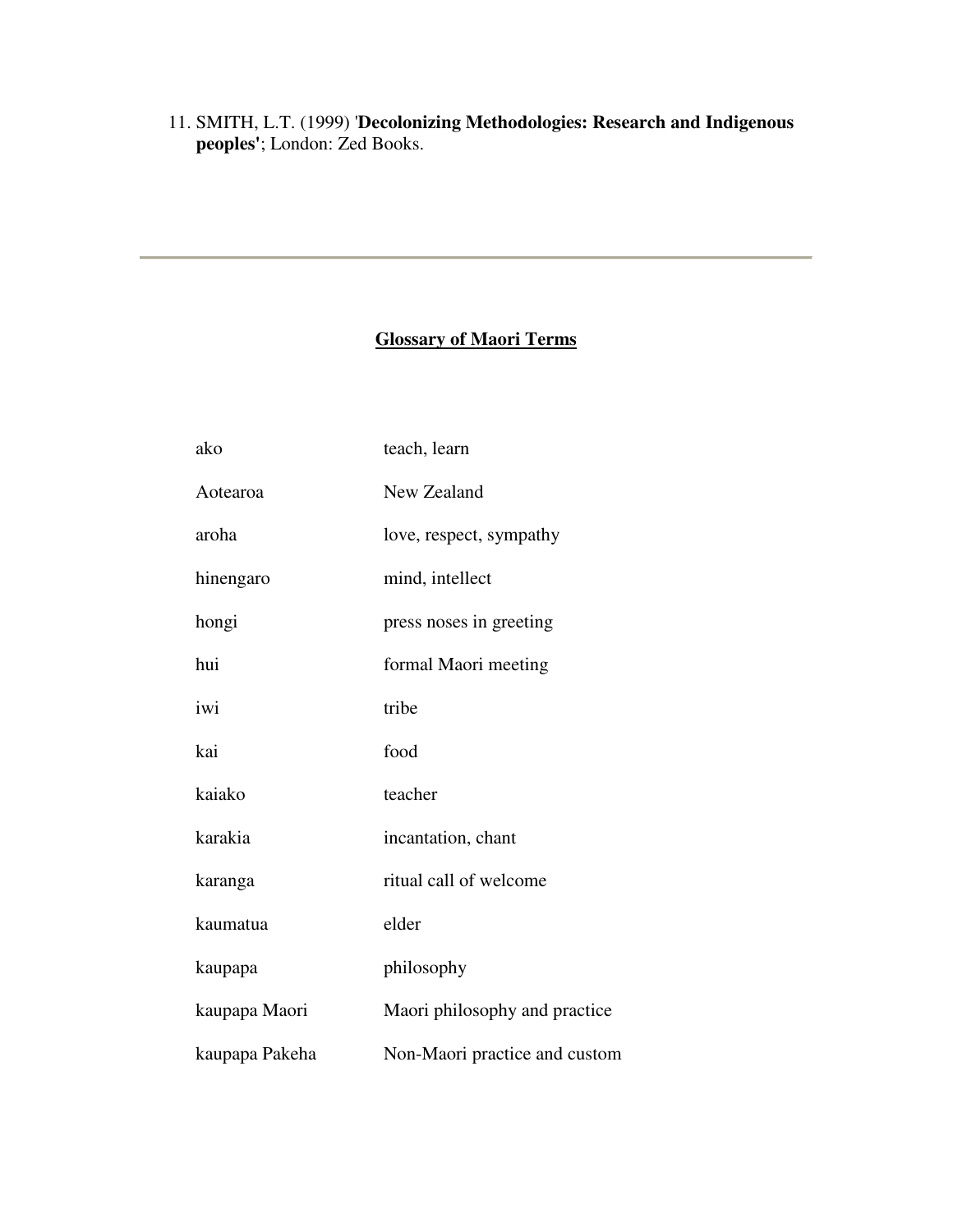| kohanga reo        | lit. ('language nest') pre-school Immersion centres |  |
|--------------------|-----------------------------------------------------|--|
| korero             | speak                                               |  |
| kuia               | elder (woman)                                       |  |
| kura               | school                                              |  |
| kura kaupapa Maori | Kaupapa Maori immersion primary schools             |  |
| kura tuarua        | Kaupapa Maori immersion secondary schools           |  |
| mana               | status, prestige, dignity                           |  |
| manaakitanga       | hospitality                                         |  |
| manuhiri           | visitors                                            |  |
| Maoritanga         | Maori culture                                       |  |
| marae              | formal Maori meeting venues                         |  |
| matauranga Maori   | traditional Maori knowledge                         |  |
| matua              | parent                                              |  |
| mihi               | greeting                                            |  |
| mohiotanga         | practical knowledge                                 |  |
| mokopuna           | grandchild                                          |  |
| ngakau             | emotions                                            |  |
| Ngati Porou        | Tribal group, East Coast of the North Island        |  |
| Pakeha             | non-Maori, mainly European New Zealanders           |  |
| Papatuanuku        | Mother Earth                                        |  |
| powhiri            | ceremony of welcome                                 |  |
| rangatiratanga     | chieftainship, control                              |  |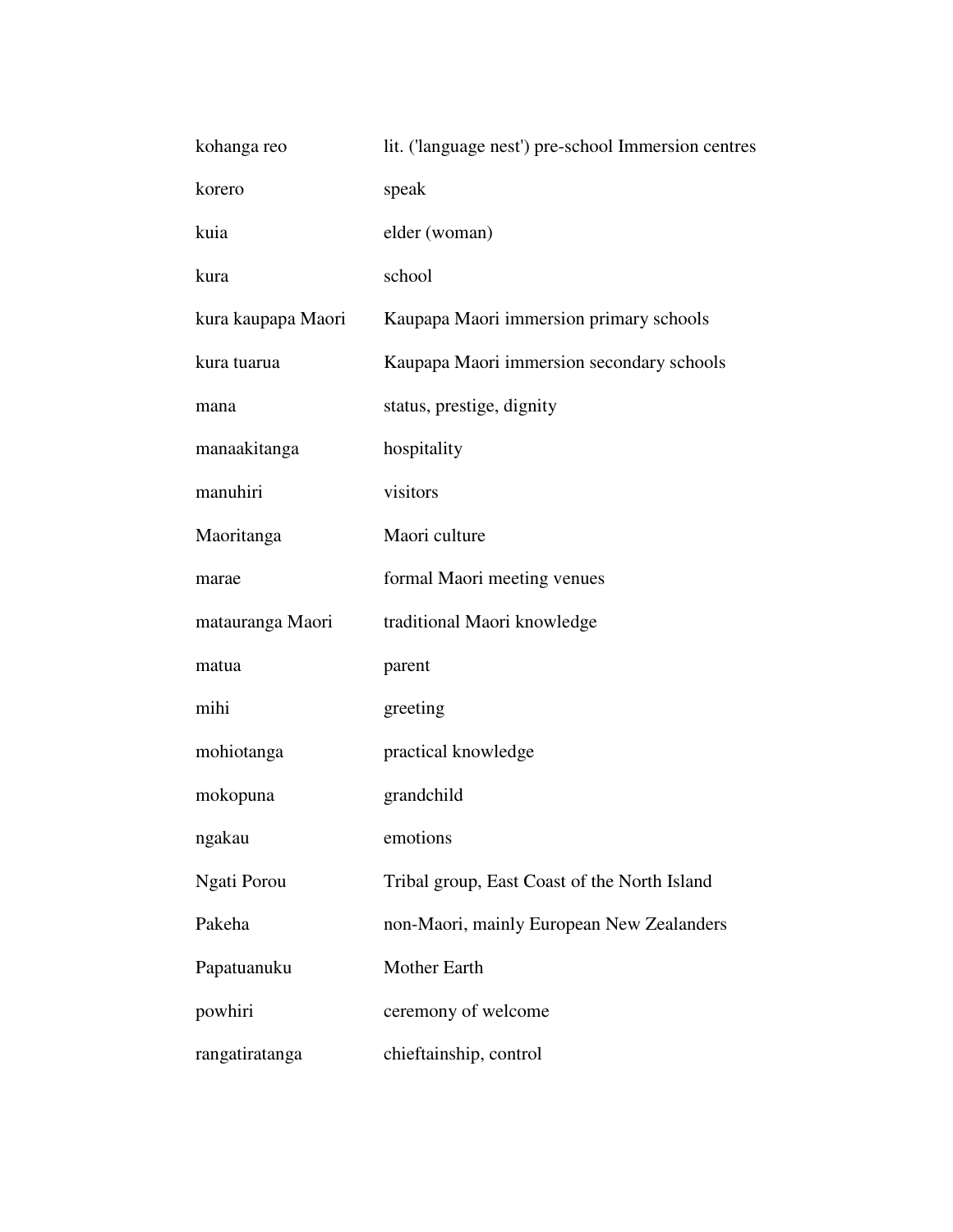| Ranginui                               | <b>Father Sky</b>                                 |
|----------------------------------------|---------------------------------------------------|
| rohe                                   | region                                            |
| roimata                                | tears                                             |
| taha Maori                             | Maori perspective                                 |
| tangata whenua                         | literally people of the land, indigenous people   |
| taonga                                 | property                                          |
| tapu                                   | restricted, sacred                                |
| tauira                                 | student, learner                                  |
| Te Aho Matua                           | guiding philosophy for Kura Kaupapa Maori         |
| Te Kauae Runga                         | esoteric knowledge                                |
| Te Kauae Raro                          | practical knowledge                               |
| Te Moana Nui A<br>Kiwa                 | Pacific Ocean                                     |
| Te Tiriti o Waitangi<br>Te Waka a Maui | The Treaty of Waitangi (1840)                     |
|                                        | South Island (the canoe of Maui),                 |
| tikanga Maori                          | Maori protocol and customary practice             |
| tino rangatiratanga                    | autonomy, self determination                      |
| tohunga                                | expert, facilitator of ritual                     |
| tupuna                                 | ancestor                                          |
| waiata                                 | song                                              |
| wairua                                 | spirituality                                      |
| waka                                   | canoe                                             |
|                                        | institution of higher learning, to study in depth |